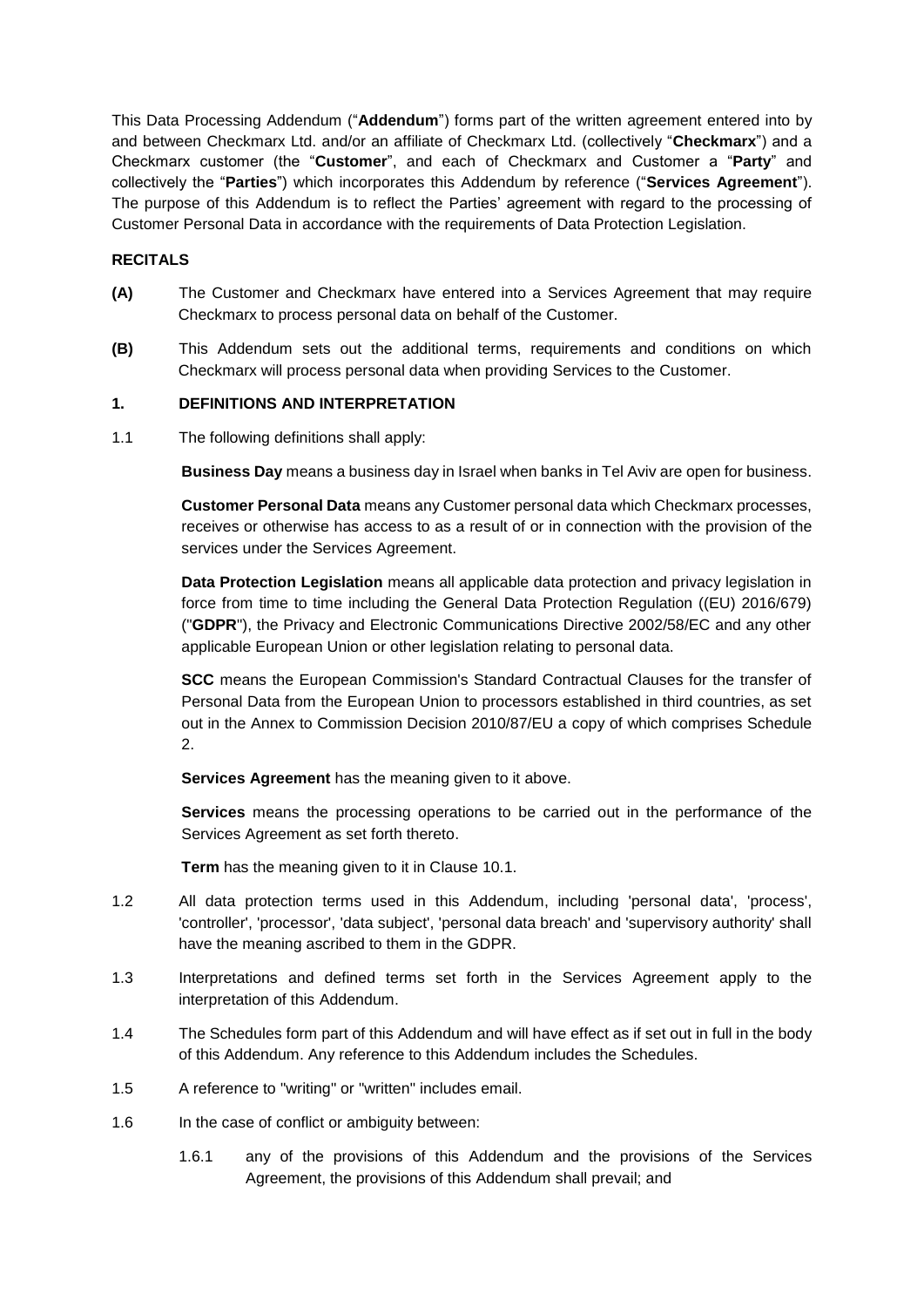1.6.2 any of the provisions of this Addendum and any executed SCC, the provisions of the executed SCC will prevail.

# **2. PERSONAL DATA AND PROCESSING PURPOSES**

- 2.1 Each Party shall comply with its respective obligations under the Data Protection Legislation in relation to all Customer Personal Data that may be processed in the performance and operation of this Addendum.
- 2.2 The Parties agree and acknowledge that the processing operations to be carried out in the performance of this Addendum conform to the description set out in Schedule 1 to this Addendum.
- 2.3 With respect to the Parties' respective rights and obligations under this Addendum, if at any time Checkmarx processes Customer Personal Data then the Parties agree that Customer is the controller and that Checkmarx is the processor.
- 2.4 The Customer retains control of the Customer Personal Data and remains responsible for its compliance obligations under applicable Data Protection Legislation, including providing any required notices and obtaining any required consents, and for the processing instructions it gives to Checkmarx. The Customer's instructions shall comply with the Data Protection Legislation.
- 2.5 The Customer shall have sole responsibility for the accuracy, quality and legality of Customer Personal Data provided to Checkmarx.
- 2.6 Checkmarx shall only process Customer Personal Data:
	- 2.6.1 as needed to provide the Services;
	- 2.6.2 in accordance with the documented instructions that it has received from Customer, including with regard to any transfers of personal data to third countries or international organisations; and
	- 2.6.3 as needed to comply with applicable law (in which case, Checkmarx shall provide prior notice to the Customer of such legal requirement, unless that law prohibits such disclosure on important grounds of public interest).

### **3. SECURITY AND PERSONNEL**

- 3.1 Checkmarx shall ensure that persons authorised to process Customer Personal Data have committed themselves to confidentiality or are under an appropriate statutory obligation of confidentiality.
- 3.2 Checkmarx shall ensure the security of the Customer Personal Data that it processes in accordance with the requirements of the GDPR, in particular:
	- 3.2.1 taking into account the state of the art, the costs of implementation and the nature, scope, context and purposes of processing as well as the risk of varying likelihood and severity for the rights and freedoms of natural persons, Checkmarx shall implement appropriate technical and organisational measures to ensure a level of security appropriate to the risk, including inter alia as appropriate:
		- (i) the pseudonymisation and encryption of Customer Personal Data;
		- (ii) the ability to ensure the ongoing confidentiality, integrity, availability and resilience of processing;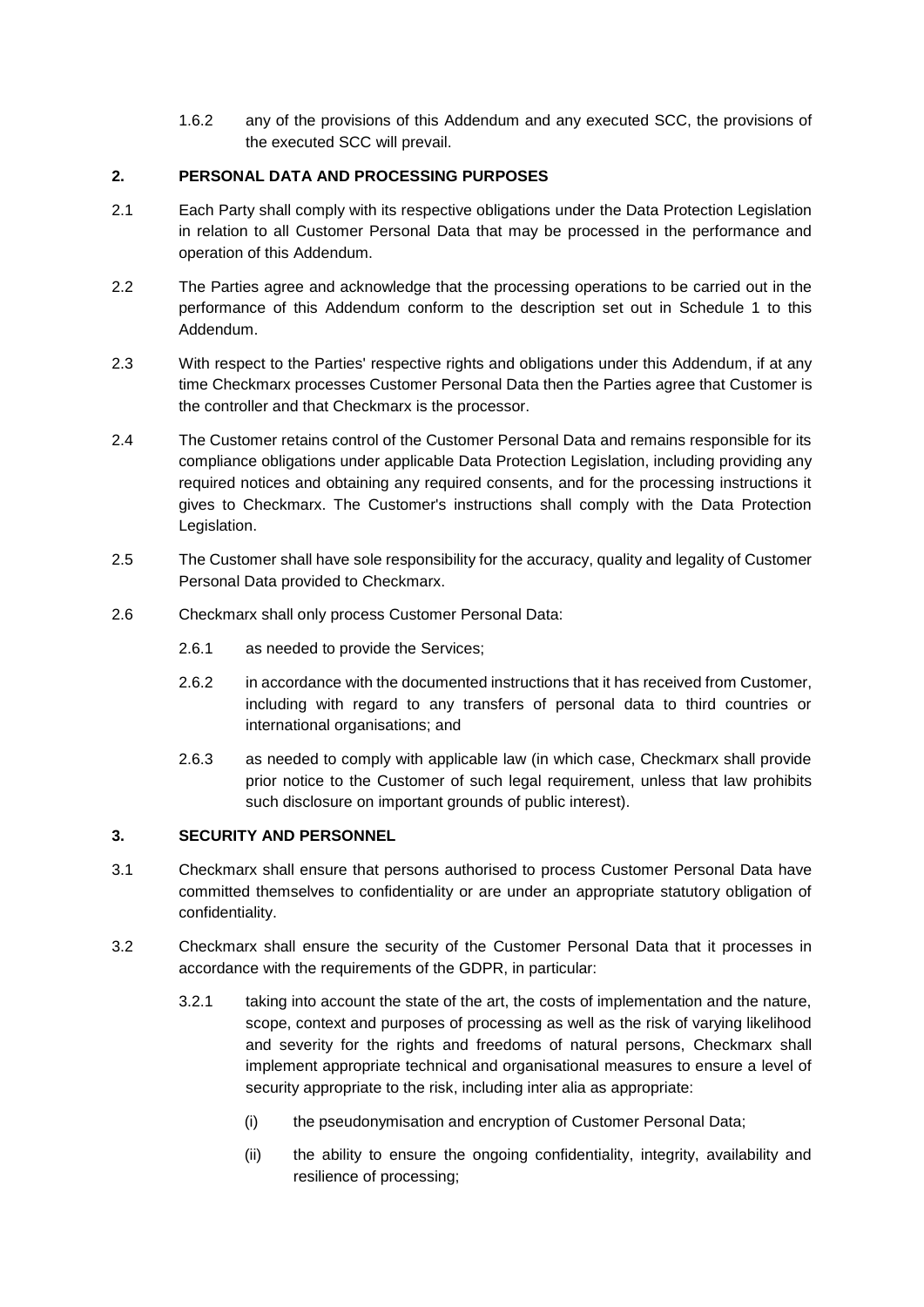- (iii) the ability to restore the availability and access to Customer Personal Data in a timely manner in the event of a physical or technical incident; and
- (iv) a process for regularly testing, assessing and evaluating the effectiveness of technical and organisational measures for ensuring the security of the processing.
- 3.2.2 in assessing the appropriate level of security account shall be taken in particular of the risks that are presented by processing, in particular from accidental or unlawful destruction, loss, alteration, unauthorised disclosure of, or access to Customer Personal Data transmitted, stored or otherwise processed; and
- 3.3 Checkmarx shall take steps to ensure that any natural person acting under the authority of Checkmarx who has access to personal data does not process them except on instructions from the Customer, unless he or she is required to do so by EU or EU Member State law.

# **4. CHECKMARX ASSISTANCE RELATING TO ANY CUSTOMER PERSONAL DATA**

- 4.1 Checkmarx shall provide reasonable assistance to the Customer by appropriate technical and organisational measures, insofar as this is possible, for the fulfilment of the Customer's obligation to respond to requests for exercising the data subject's rights.
- 4.2 Checkmarx shall notify the Customer within four (4) Business Days if it receives a request from a data subject to exercise any of their rights under Data Protection Legislation.
- 4.3 Checkmarx shall provide reasonable assistance to the Customer, taking into account the nature of processing and the information available to Checkmarx, to ensure the Customer's compliance with its obligations in respect of the security of processing of Customer Personal Data, conducting data protection impact assessments and prior consultations with supervisory authorities.
- 4.4 Checkmarx shall immediately inform the Customer if, in its opinion, an instruction infringes the Data Protection Legislation.

### **5. PERSONAL DATA BREACHES**

- <span id="page-2-0"></span>5.1 Checkmarx shall without undue delay notify the Customer if it becomes aware of a personal data breach relating to any Customer Personal Data and shall provide reasonable assistance to the Customer in responding thereto and any notification requirements which arise as a result thereof.
- 5.2 Checkmarx will cover all reasonable expenses associated with the performance of its obligations set out in Clause [5.1](#page-2-0) unless the personal data breach arose from the Customer's specific instructions, negligence, wilful default or breach of this Addendum in which case (without prejudice to Checkmarx's other rights and remedies hereunder) the Customer will cover all expenses associated therewith.

### <span id="page-2-1"></span>**6. SUB-PROCESSORS**

- 6.1 Customer hereby grants to Checkmarx a general written authorisation for Checkmarx to use sub-processors for the provision of the Services, provided that Checkmarx shall ensure that:
	- 6.1.1 it engages such sub-processors by written agreement and the terms of each written agreement must be consistent with the material terms of this Addendum, as if the sub-processor were Checkmarx;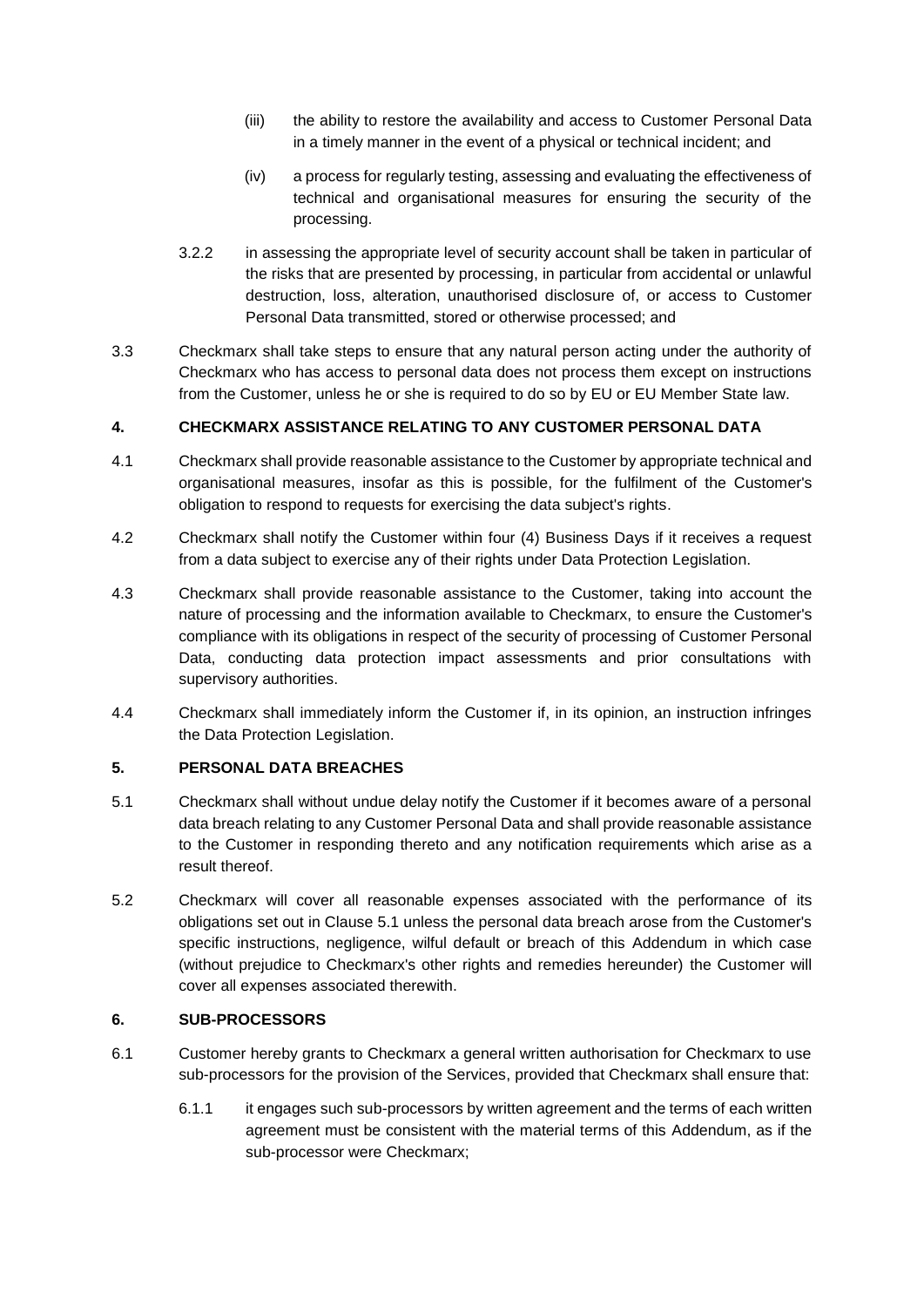- 6.1.2 where the sub-processor fails to fulfil its obligations under such written agreement, Checkmarx remains fully liable to the Customer for the sub-processor's performance of its agreement obligations;
- 6.1.3 the sub-processor complies with its obligations under the Data Protection Legislation relating to any Customer Personal Data and has sufficient organisational and technical measures in place to guarantee the protection of Customer Personal Data against unauthorised or unlawful processing; and
- 6.1.4 it will notify the Customer of any intended changes concerning the addition or replacement of a sub-processor thereby giving the Customer the opportunity to object to the addition or replacement within fourteen (14) days of the notification.
- 6.2 Those sub-processors approved as at the commencement of this Agreement are located at [https://info.checkmarx.com/hubfs/Legal/List%20of%20Checkmarx%20Sub](https://info.checkmarx.com/hubfs/Legal/List%20of%20Checkmarx%20Sub-processors%202020-08-19-1.pdf)[processors%202020-08-19-1.pdf.](https://info.checkmarx.com/hubfs/Legal/List%20of%20Checkmarx%20Sub-processors%202020-08-19-1.pdf)

# **7. CROSS-BORDER TRANSFERS OF PERSONAL DATA**

- 7.1 Checkmarx shall not transfer or otherwise process Customer Personal Data outside the European Economic Area ("**EEA**") or to or in a third country which does not provide adequate protection for personal data without obtaining the Customer's prior written consent.
- 7.2 If any Customer Personal Data transferred between the Customer and Checkmarx requires execution of SCC in order to comply with the Data Protection Legislation (where the Customer is the entity exporting Customer Personal Data to Checkmarx outside the EEA), the parties will complete all relevant details in, and execute, the SCC contained in Schedule 2, and take all other actions required to legitimise the transfer.
- 7.3 The Customer hereby consents to the transfer of Customer Personal Data to Checkmarx and Checkmarx sub-processors which are located outside the EEA subject to Checkmarx's compliance with Clause [7.5.](#page-3-0)
- 7.4 Where such consent is granted, Checkmarx may only transfer or otherwise process Customer Personal Data outside the EEA to a territory which does not provide adequate protection for personal data if adequate safeguards are put in place to protect Customer Personal Data.
- <span id="page-3-0"></span>7.5 If the Customer consents to appointment by Checkmarx of a sub-processor located outside the EEA (apart from in a third country which has been assessed by the European Commission and/or the relevant UK authority following the UK's exit from the EU, as providing adequate protection for personal data) in compliance with the provisions of Clause [6,](#page-2-1) then the Customer authorises Checkmarx to enter into SCC with the sub-processor on its behalf wherein the Customer shall be regarded as the "data exporter" and the sub-processor as the "data importer". Checkmarx will make the executed SCC available to the Customer on request.

### **8. RECORDS AND AUDITS**

- 8.1 Checkmarx shall maintain all records required by Article 30(2) of the GDPR, and (to the extent they are applicable to Checkmarx's activities for Customer) Checkmarx shall make them available to Customer upon written request. The records relating to any Customer Personal Data shall contain the following information:
	- 8.1.1 the name and contact details of the Customer and, where applicable, the joint controller, the Customer's representative and the data protection officer;
	- 8.1.2 the categories of processing carried out on behalf of the Customer;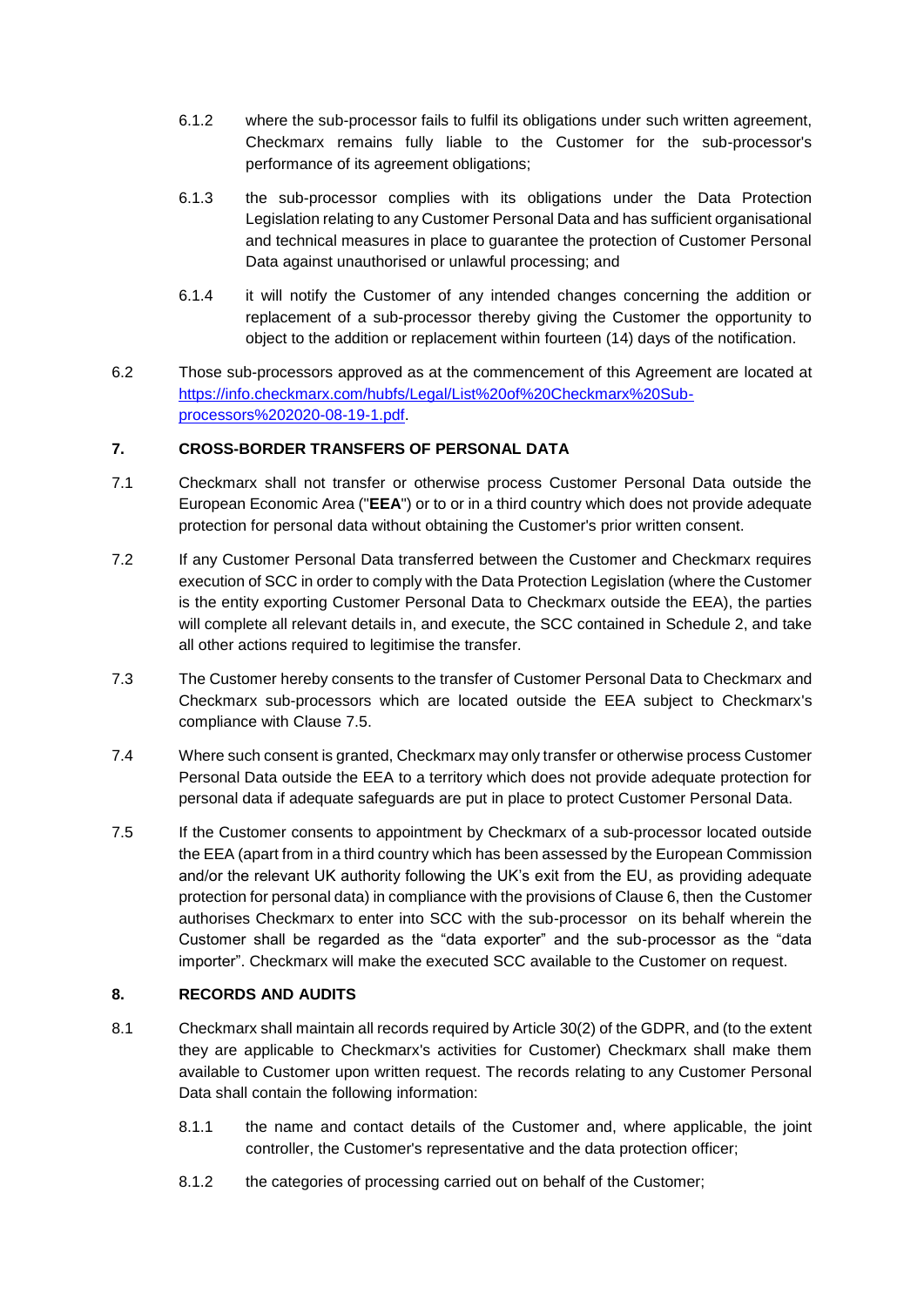- 8.1.3 where applicable, transfers of personal data to a third country or an international organisation, including the identification of that third country or international organisation, including where applicable, the documentation of any suitable safeguards required by the GDPR Article 49(1)(second sub-paragraph);
- 8.1.4 where possible, a general description of the technical and organisational security measures.
- 8.2 In relation to its processing of Customer Personal Data Checkmarx shall during the Term provide the Customer with information reasonably necessary to demonstrate compliance with the obligations laid down in the GDPR, and shall allow for and contribute to audits, including inspections, conducted by the Customer or another auditor mandated by the Customer provided that:
	- 8.2.1 The Customer gives at least thirty (30) days' prior written notice to conduct such audit or inspection;
	- 8.2.2 the auditor is subject to binding obligations of confidentiality; and
	- 8.2.3 the audit or inspection is undertaken so as to cause minimal disruption to Checkmarx's business and other customers.
- 8.3 Upon the Customer's written request, Checkmarx shall delete or return all Customer Personal Data to the Customer following the end of the Term, and shall delete all existing copies unless applicable EU member state law requires storage of Customer Personal Data.

### **9. CUSTOMER WARRANTY**

- <span id="page-4-1"></span>9.1 The Customer warrants that it:
	- 9.1.1 shall comply with all requirements and obligations of applicable Data Protection Laws;
	- 9.1.2 shall have sole responsibility for the accuracy, quality and legality of Customer Personal Data; and
	- 9.1.3 is entitled to disclose the Customer Personal Data to Checkmarx so that Checkmarx may process the Customer Personal Data in accordance with the Addendum on Customer's behalf.
- 9.2 The Customer shall at all times both during and after the Term fully indemnify and hold Checkmarx harmless from all claims and all direct, indirect or consequential losses and liabilities (including loss of profits, loss of business, depletion of goodwill and similar losses, including attorney's fees) awarded against, or incurred or paid by, Checkmarx as a result of or in connection with any actual or alleged breach by or on behalf of the Customer of any of the warranties set out in Clause [9.1.](#page-4-1)

## **10. TERM AND TERMINATION**

- <span id="page-4-0"></span>10.1 This Addendum shall commence on the effective date of the Service Agreement.
- <span id="page-4-2"></span>10.2 This Addendum will remain in full force and effect until the earlier of the following dates (subject to Clause [10.2\)](#page-4-2):
	- 10.2.1 the termination of the Services Agreement; or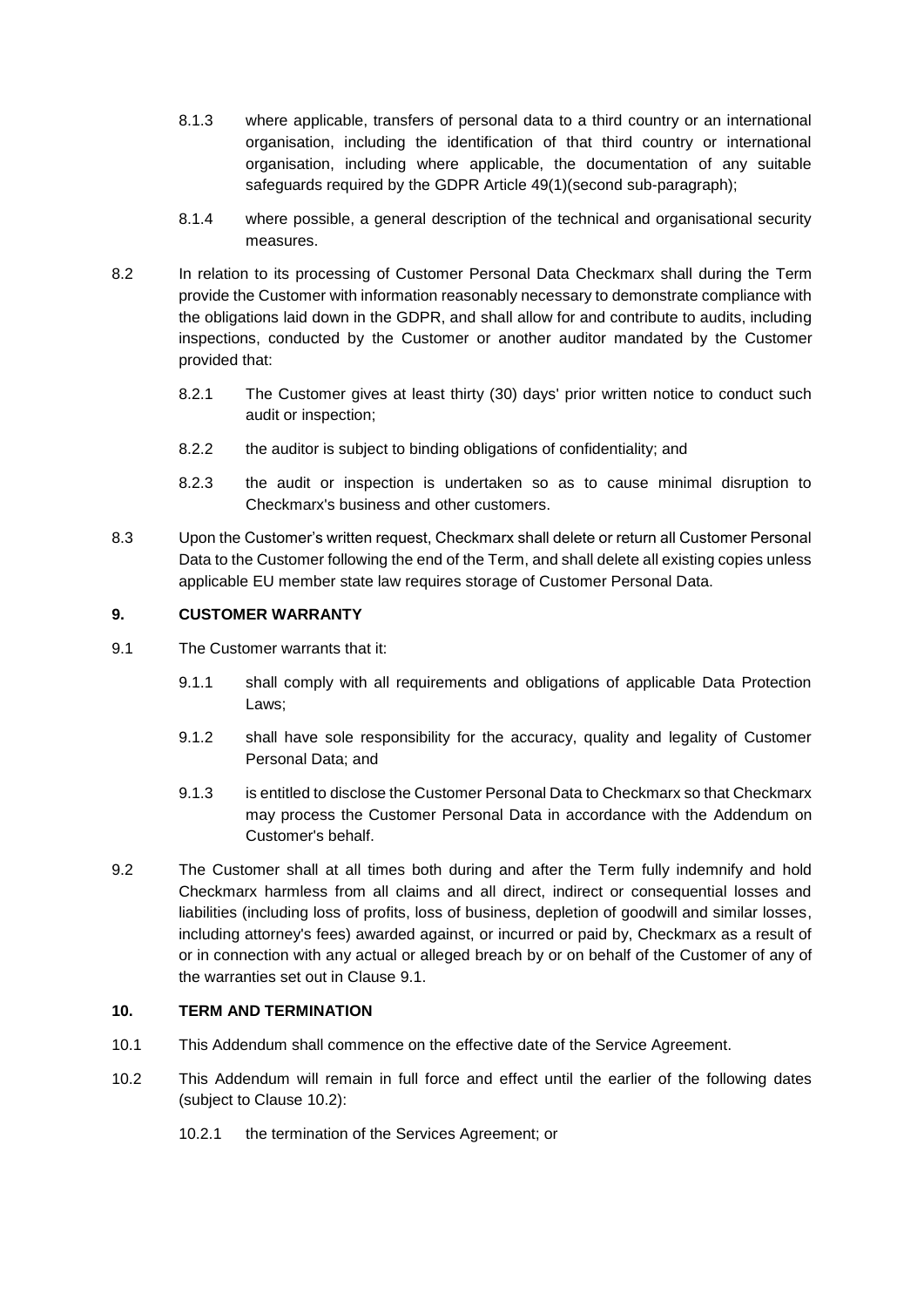- 10.2.2 Checkmarx ceases to retain any Customer Personal Data related to the Services Agreement in its possession or control.
- 10.3 Any provision of this Addendum that expressly or by implication comes into or continues in force on or after termination of the Services Agreement in order to protect Customer Personal Data will remain in full force and effect.
- 10.4 If a change in any Data Protection Legislation prevents either Party from fulfilling all or part of its Services Agreement obligations, the Parties will suspend the processing of Customer Personal Data until that processing complies with the new requirements. If the Parties are unable to bring the Customer Personal Data processing into compliance with the Data Protection Legislation within sixty (60) days, either Party may terminate the Services Agreement on written notice to the other Party. Notwithstanding anything to the contrary in the Services Agreement, if the Services Agreement is terminated pursuant to this clause, all amounts that would have otherwise become due and payable after the effective date of such termination shall become due and payable on the effective date of such termination of the Services Agreement. Furthermore, Customer shall not be entitled to a refund of any amounts already paid under the Services Agreement.

### **11. SEVERANCE**

If any provision or part-provision of this Addendum is or becomes invalid, illegal or unenforceable it shall be deemed deleted but that shall not affect the validity and enforceability of the rest of this Addendum.

### **12. NOTICE**

- <span id="page-5-0"></span>12.1 Any notice or other communication given to a Party under or in connection with this Addendum must be in writing and delivered to:
	- 12.1.1 for the Customer:

Attention: Address: As set forth in the Services Agreement

#### 12.1.2 for Checkmarx:

Attention: Chief Financial Officer Address: As set forth in the Services Agreement

12.2 Clause [12.1](#page-5-0) does not apply to the service of any proceedings or other documents in any legal action or, where applicable, any arbitration or other method of dispute resolution.

# **13. LIMITATION OF LIABILITY**

Each Party's and all of its Affiliates' liability, taken together in the aggregate, arising out of or related to this Addendum, whether in contract, tort or under any other theory of liability, is subject to the 'Limitation of Liability' section of the Services Agreement, and any reference in such section to the liability of a Party means the aggregate liability of that party and all of its Affiliates under the Agreement and this Addendum together.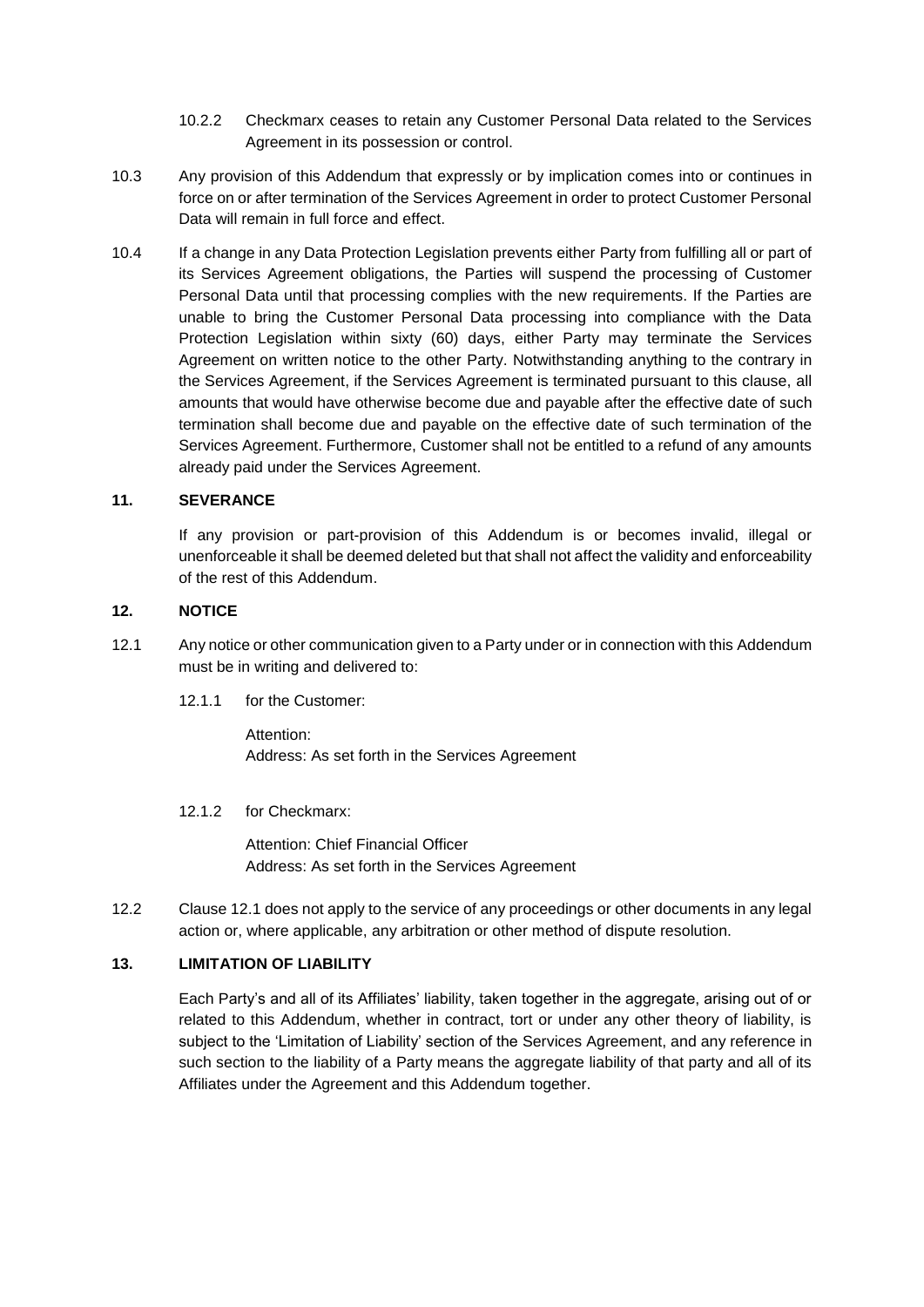# **SCHEDULE 1**

## **Scope of the Data Processing**

Description of processing activities:

### **1. Subject matter**

The subject matter of the processing is as set out in the applicable Services Agreement.

### **2. Duration of the processing**

For the purpose of providing the Services to Customer: during the term of the Services Agreement. For other specified purposes: as reasonably determined by Checkmarx.

### **3. Nature and purpose of the processing**

The nature and purpose of the processing are:

- for Checkmarx to perform its obligations pursuant to the Services Agreement;
- for delivery and provision of the Services to the Customer;
- for customer support and technical troubleshooting;
- to communicate with the Customer and its end users; and
- to comply with law, including law enforcement requests.

### **4. Categories of Personal Data**

Name, phone number, postal address, email address, position, transactions, usage details (incl. e.g. URLs visited, events triggered on defined actions such as page loads, clicks, logins and purchases), IP addresses, cookies, analytics data.

#### **5. Categories of data subjects**

Current, former and potential employees and subcontractors of the Customer and other authorized users of the Services.

### **6. Sub-Processors**

The current list of sub-processors are set out in Schedule 3.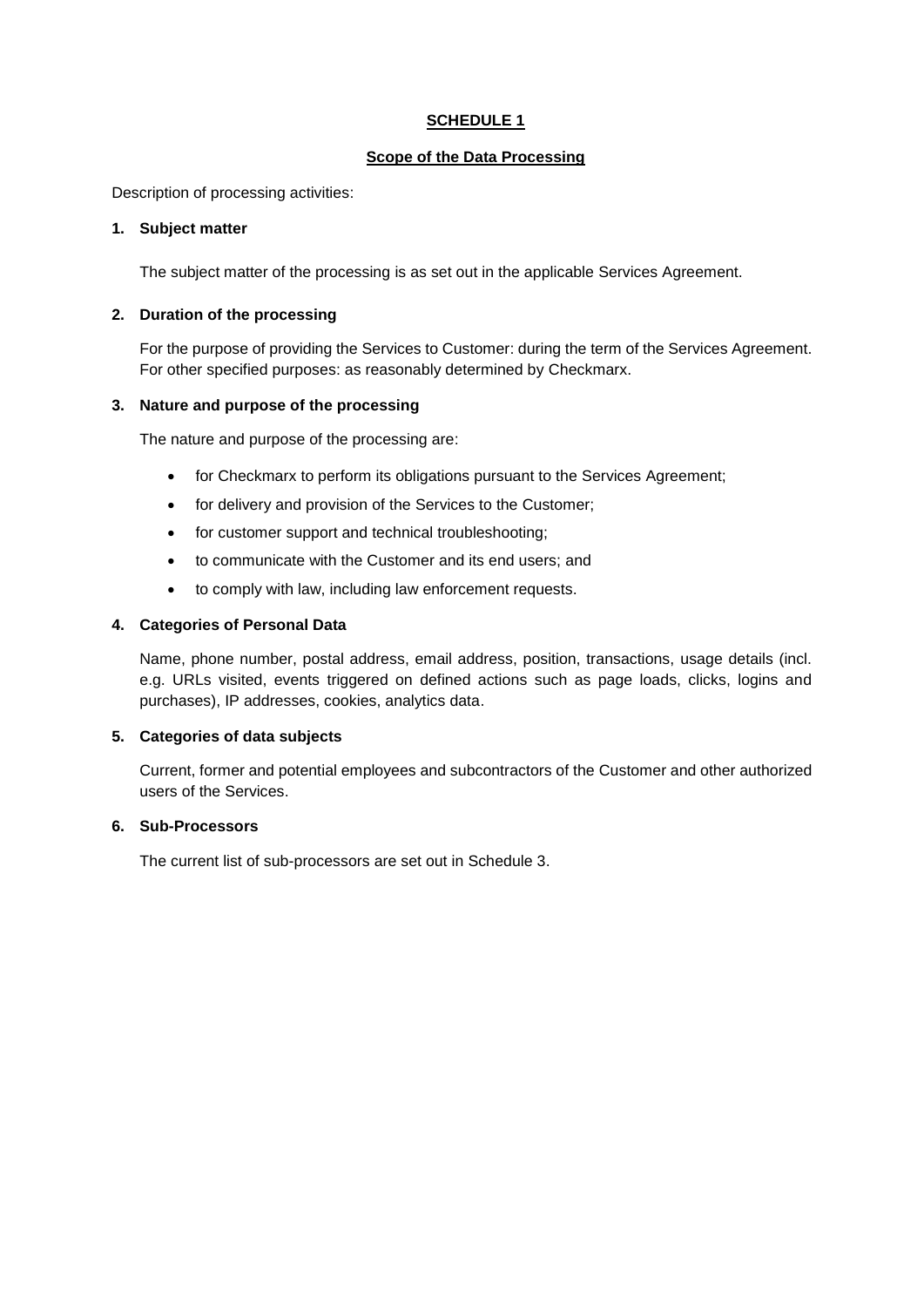# **SCHEDULE 2**

### **Standard Contractual Clauses**

For the purposes of Article 26(2) of Directive 95/46/EC for the transfer of personal data to processors established in third countries which do not ensure an adequate level of data protection

| Name of the data exporting organisation:                 |  |
|----------------------------------------------------------|--|
| address:                                                 |  |
| tel:                                                     |  |
| fax:                                                     |  |
| e-mail:                                                  |  |
| Other information needed to identify the<br>organisation |  |
| (the data exporter)                                      |  |
| Name of the data importing organisation:                 |  |
| address:                                                 |  |
| tel:                                                     |  |
| fax:                                                     |  |
| e-mail:                                                  |  |
| Other information needed to identify the<br>organisation |  |

#### (**the data importer**)

HAVE AGREED on the following Contractual Clauses (the Clauses) in order to adduce adequate safeguards with respect to the protection of privacy and fundamental rights and freedoms of individuals for the transfer by the data exporter to the data importer of the personal data specified in [Annex A.](#page-15-0)

# **1. Definitions**

For the purposes of the Clauses:

- (a) **personal data**, **special categories of data**, **process/processing**, **controller**, **processor**, **data subject** and **supervisory authority** shall have the same meaning as in Directive 95/46/EC of the European Parliament and of the Council of 24 October 1995 on the protection of individuals with regard to the processing of personal data and on the free movement of such data (1);
- (b) **the data exporter** means the controller who transfers the personal data;
- (c) **the data importer** means the processor who agrees to receive from the data exporter personal data intended for processing on its behalf after the transfer in accordance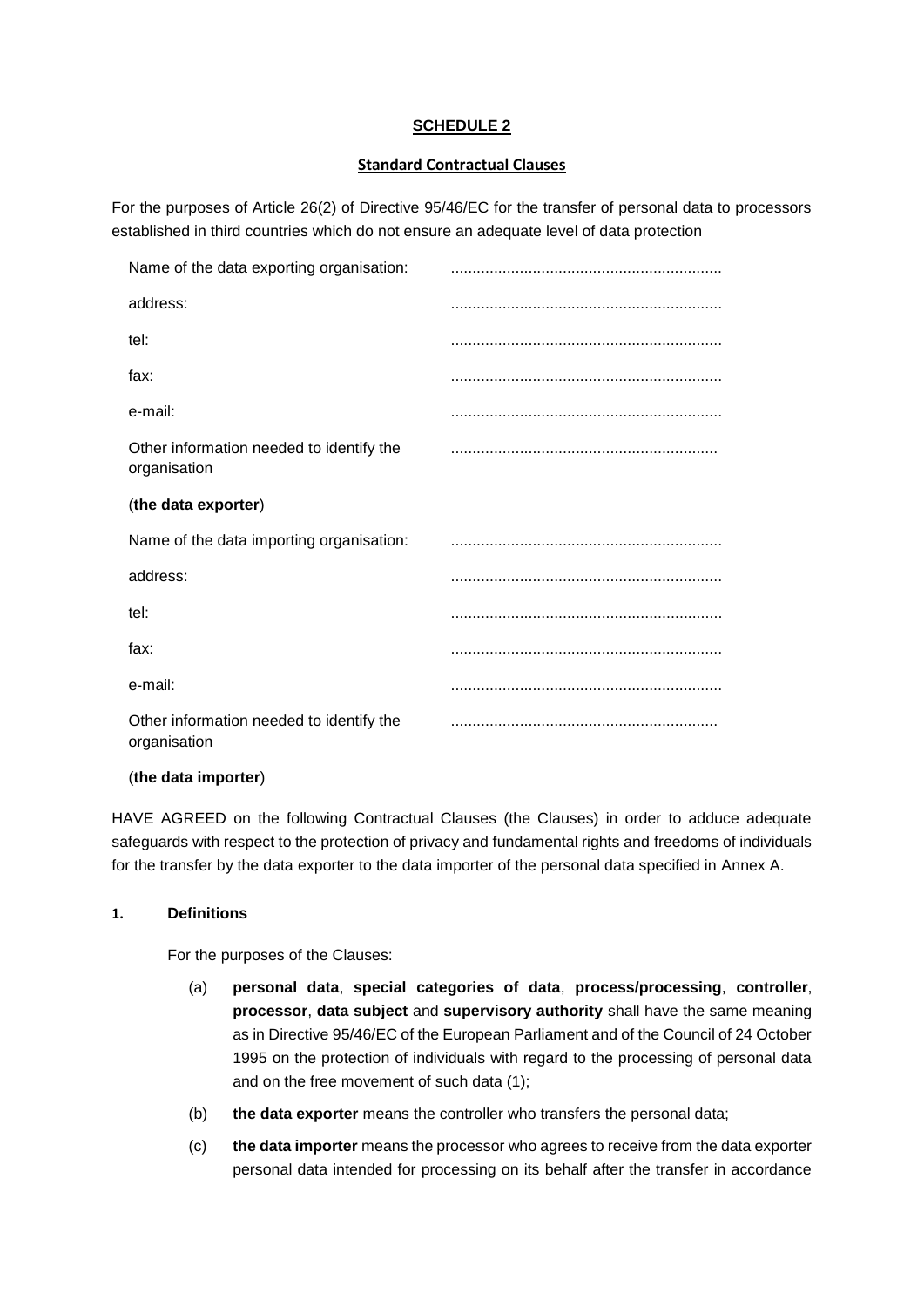with its instructions and the terms of the Clauses and who is not subject to a third country's system ensuring adequate protection within the meaning of Article 25(1) of Directive 95/46/EC;

- (d) **the sub-processor** means any processor engaged by the data importer or by any other sub-processor of the data importer who agrees to receive from the data importer or from any other sub-processor of the data importer personal data exclusively intended for processing activities to be carried out on behalf of the data exporter after the transfer in accordance with its instructions, the terms of the Clauses and the terms of the written subcontract;
- (e) **the applicable data protection law** means the legislation protecting the fundamental rights and freedoms of individuals and, in particular, their right to privacy with respect to the processing of personal data applicable to a data controller in the Member State in which the data exporter is established;
- (f) **technical and organisational security measures** means those measures aimed at protecting personal data against accidental or unlawful destruction or accidental loss, alteration, unauthorised disclosure or access, in particular where the processing involves the transmission of data over a network, and against all other unlawful forms of processing.

### **2. Details of the transfer**

The details of the transfer and in particular the special categories of personal data where applicable are specified in [Annex A](#page-15-0) which forms an integral part of the Clauses.

#### <span id="page-8-0"></span>**3. Third-party beneficiary clause**

- 3.1 The data subject can enforce against the data exporter this clause [3,](#page-8-0) clause [4\(b\)](#page-9-0) to clause [4\(i\),](#page-9-1) clause [5\(a\)](#page-10-0) to clause [5\(e\)](#page-10-1) and clause [5\(g\)](#page-10-2) to clause [5\(j\),](#page-11-0) clause [6.1](#page-11-1) and clause [6.2,](#page-11-2) clause [7,](#page-11-3) clause [8.2](#page-12-0) and clause [9](#page-12-1) to clause [12](#page-13-0) as third-party beneficiary.
- <span id="page-8-1"></span>3.2 The data subject can enforce against the data importer this clause [3.2,](#page-8-1) clause [5\(a\)](#page-10-0) to clause [5\(e\)](#page-10-1) and clause [5\(g\),](#page-10-2) clause [6,](#page-11-4) clause [7,](#page-11-3) clause [8.2](#page-12-0) and clause [9](#page-12-1) to clause [12,](#page-13-0) in cases where the data exporter has factually disappeared or has ceased to exist in law unless any successor entity has assumed the entire legal obligations of the data exporter by contract or by operation of law, as a result of which it takes on the rights and obligations of the data exporter, in which case the data subject can enforce them against such entity.
- <span id="page-8-2"></span>3.3 The data subject can enforce against the sub-processor this clause [3.3,](#page-8-2) clause [5\(a\)](#page-10-0) to clause [5\(e\)](#page-10-1) and clause [5\(g\),](#page-10-2) clause [6,](#page-11-4) clause [7,](#page-11-3) clause [8.2,](#page-12-0) and clause [9](#page-12-1) to clause [12,](#page-13-0) in cases where both the data exporter and the data importer have factually disappeared or ceased to exist in law or have become insolvent, unless any successor entity has assumed the entire legal obligations of the data exporter by contract or by operation of law as a result of which it takes on the rights and obligations of the data exporter, in which case the data subject can enforce them against such entity. Such third-party liability of the sub-processor shall be limited to its own processing operations under the Clauses.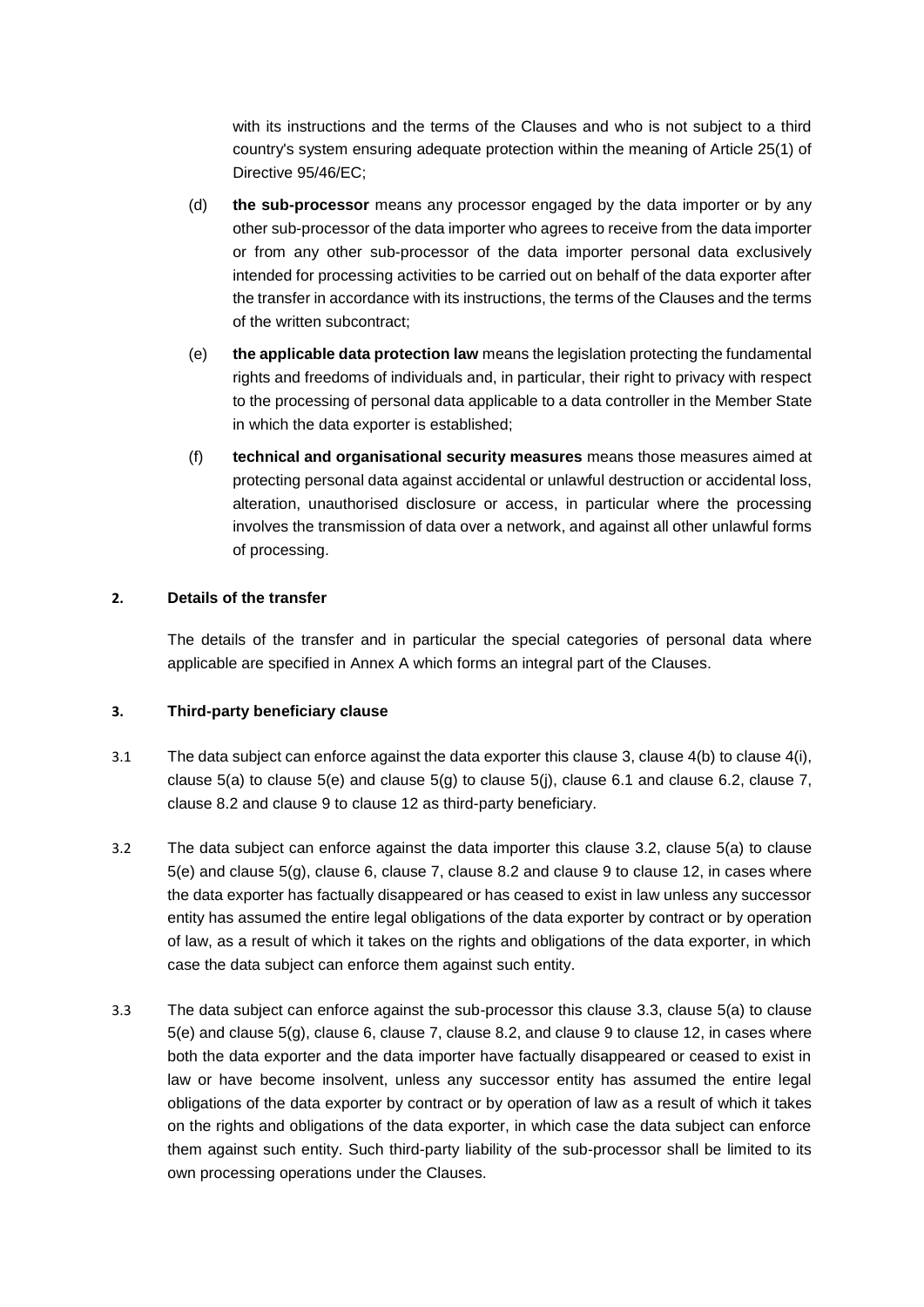3.4 The parties do not object to a data subject being represented by an association or other body if the data subject so expressly wishes and if permitted by national law.

### **4. Obligations of the data exporter**

<span id="page-9-2"></span>The data exporter agrees and warrants:

- (a) that the processing, including the transfer itself, of the personal data has been and will continue to be carried out in accordance with the relevant provisions of the applicable data protection law (and, where applicable, has been notified to the relevant authorities of the Member State where the data exporter is established) and does not violate the relevant provisions of that State;
- <span id="page-9-0"></span>(b) that it has instructed and throughout the duration of the personal data-processing services will instruct the data importer to process the personal data transferred only on the data exporter's behalf and in accordance with the applicable data protection law and the Clauses;
- (c) that the data importer will provide sufficient guarantees in respect of the technical and organisational security measures specified in [Annex B](#page-16-0) to this contract;
- <span id="page-9-3"></span>(d) that after assessment of the requirements of the applicable data protection law, the security measures are appropriate to protect personal data against accidental or unlawful destruction or accidental loss, alteration, unauthorised disclosure or access, in particular where the processing involves the transmission of data over a network, and against all other unlawful forms of processing, and that these measures ensure a level of security appropriate to the risks presented by the processing and the nature of the data to be protected having regard to the state of the art and the cost of their implementation;
- (e) that it will ensure compliance with the security measures;
- (f) that, if the transfer involves special categories of data, the data subject has been informed or will be informed before, or as soon as possible after, the transfer that its data could be transmitted to a third country not providing adequate protection within the meaning of Directive 95/46/EC;
- (g) to forward any notification received from the data importer or any sub-processor pursuant to clause [5\(b\)](#page-10-3) and clause [8.3](#page-12-2) to the data protection supervisory authority if the data exporter decides to continue the transfer or to lift the suspension;
- (h) to make available to the data subjects upon request a copy of the Clauses, with the exception of [Annex B](#page-16-0) and a summary description of the security measures, as well as a copy of any contract for sub-processing services which has to be made in accordance with the Clauses, unless the Clauses or the contract contain commercial information, in which case it may remove such commercial information;
- <span id="page-9-1"></span>(i) that, in the event of sub-processing, the processing activity is carried out in accordance with clause [11](#page-12-3) by a sub-processor providing at least the same level of protection for the personal data and the rights of data subjects as the data importer under the Clauses; and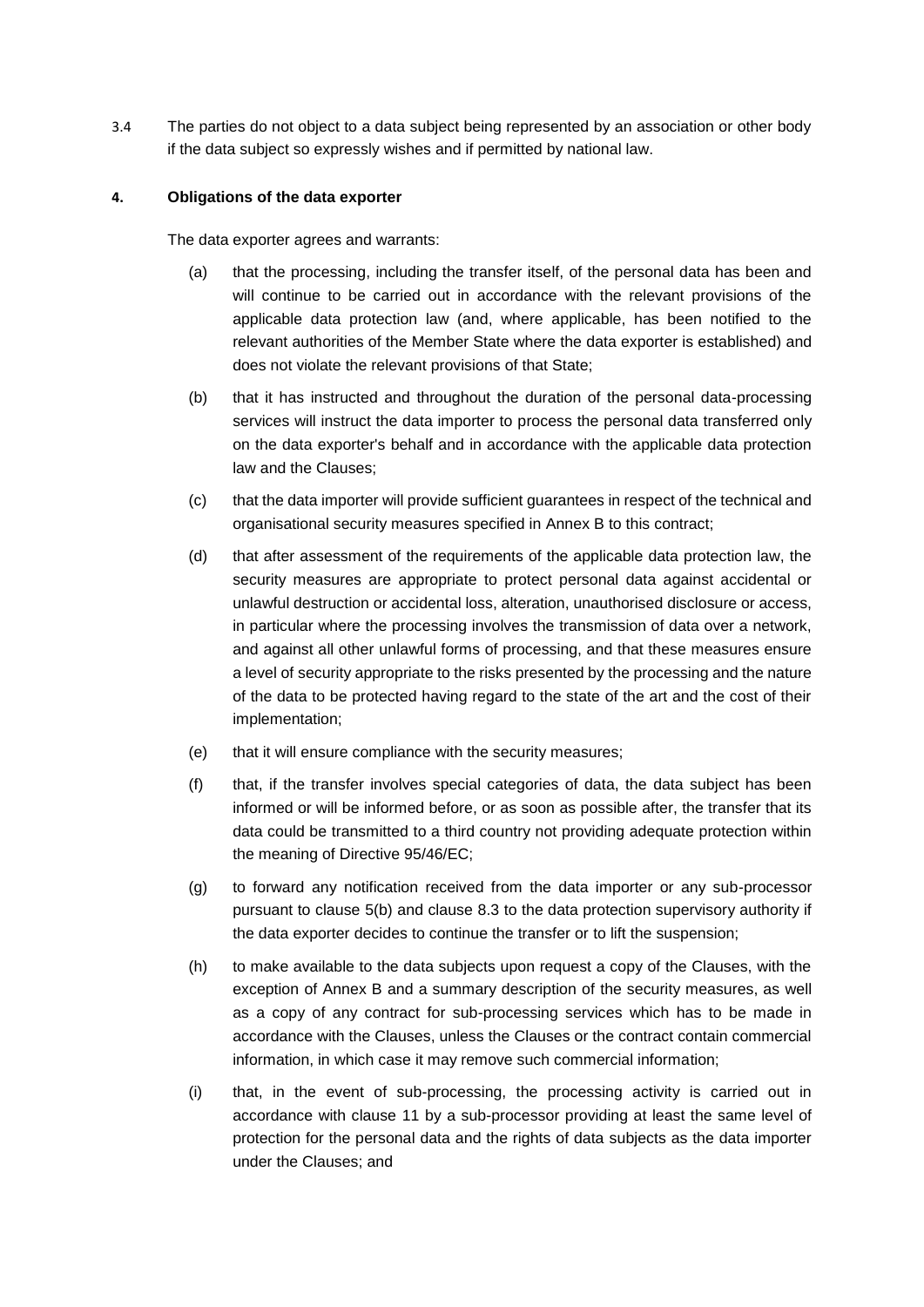(i) that it will ensure compliance with clause  $4(a)$  to clause  $4(i)$ .

## **5. Obligations of the data importer**

<span id="page-10-0"></span>The data importer agrees and warrants:

- (a) to process the personal data only on behalf of the data exporter and in compliance with its instructions and the Clauses; if it cannot provide such compliance for whatever reasons, it agrees to inform promptly the data exporter of its inability to comply, in which case the data exporter is entitled to suspend the transfer of data and/or terminate the contract;
- <span id="page-10-3"></span>(b) that it has no reason to believe that the legislation applicable to it prevents it from fulfilling the instructions received from the data exporter and its obligations under the contract and that in the event of a change in this legislation which is likely to have a substantial adverse effect on the warranties and obligations provided by the Clauses, it will promptly notify the change to the data exporter as soon as it is aware, in which case the data exporter is entitled to suspend the transfer of data and/or terminate the contract;
- <span id="page-10-4"></span>(c) that it has implemented the technical and organisational security measures specified in [Annex B](#page-16-0) before processing the personal data transferred;
- (d) that it will promptly notify the data exporter about:
	- i. any legally binding request for disclosure of the personal data by a law enforcement authority unless otherwise prohibited, such as a prohibition under criminal law to preserve the confidentiality of a law enforcement investigation;
	- ii. any accidental or unauthorised access; and
	- iii. any request received directly from the data subjects without responding to that request, unless it has been otherwise authorised to do so;
- <span id="page-10-1"></span>(e) to deal promptly and properly with all inquiries from the data exporter relating to its processing of the personal data subject to the transfer and to abide by the advice of the supervisory authority with regard to the processing of the data transferred;
- (f) at the request of the data exporter to submit its data processing facilities for audit of the processing activities covered by the Clauses which shall be carried out by the data exporter or an inspection body composed of independent members and in possession of the required professional qualifications bound by a duty of confidentiality, selected by the data exporter, where applicable, in agreement with the supervisory authority;
- <span id="page-10-2"></span>(g) to make available to the data subject upon request a copy of the Clauses, or any existing contract for sub-processing, unless the Clauses or contract contain commercial information, in which case it may remove such commercial information, with the exception of [Annex B](#page-16-0) which shall be replaced by a summary description of the security measures in those cases where the data subject is unable to obtain a copy from the data exporter;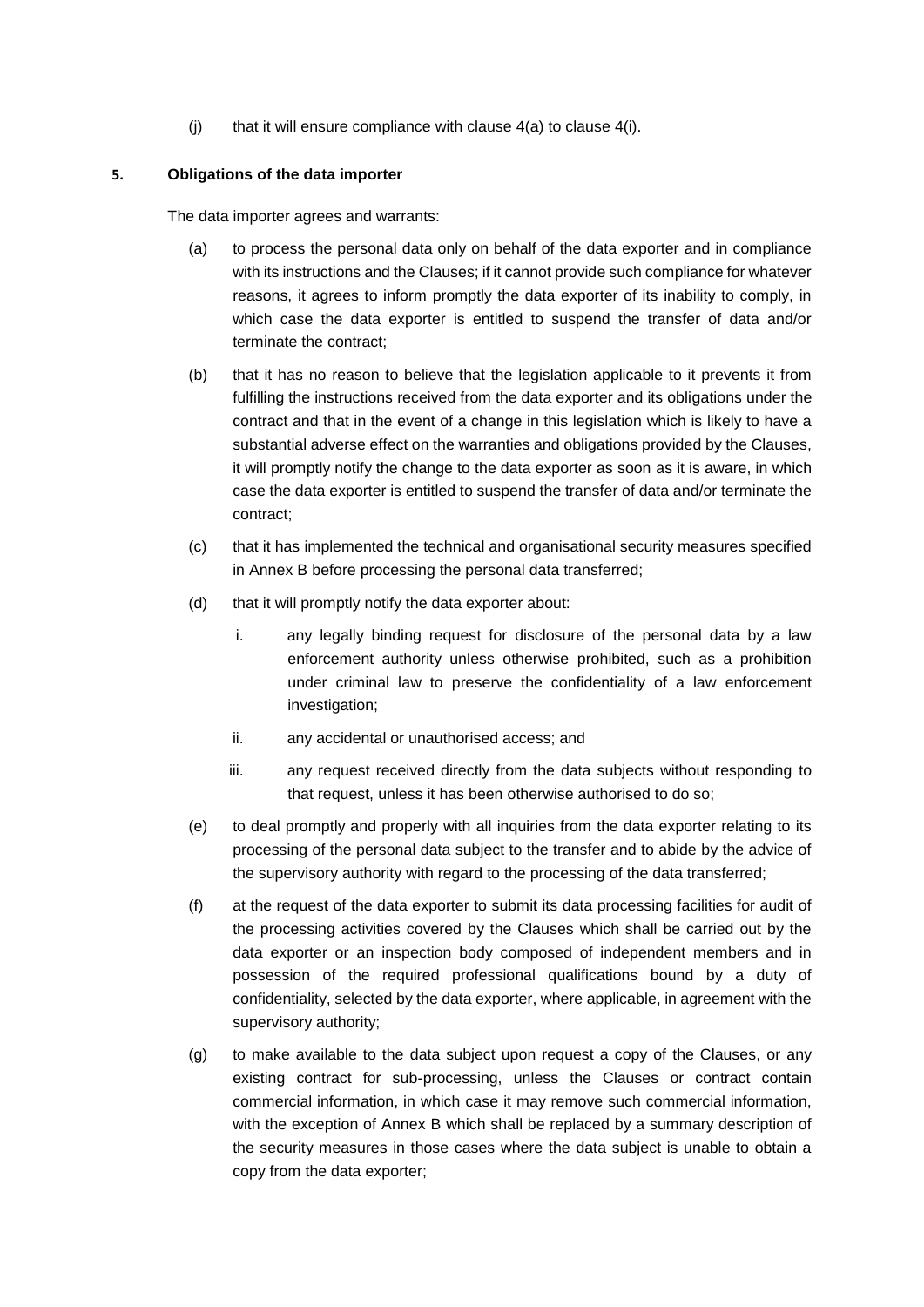- (h) that, in the event of sub-processing, it has previously informed the data exporter and obtained its prior written consent;
- (i) that the processing services by the sub-processor will be carried out in accordance with clause [11;](#page-12-3) and
- (j) to send promptly a copy of any sub-processor agreement it concludes under the Clauses to the data exporter.

## <span id="page-11-4"></span><span id="page-11-1"></span><span id="page-11-0"></span>**6. Liability**

- 6.1 The parties agree that any data subject, who has suffered damage as a result of any breach of the obligations referred to in clause [3](#page-8-0) or in clause [11](#page-12-3) by any party or sub-processor is entitled to receive compensation from the data exporter for the damage suffered.
- <span id="page-11-2"></span>6.2 If a data subject is not able to bring a claim for compensation in accordance with paragraph 1 against the data exporter, arising out of a breach by the data importer or its sub-processor of any of their obligations referred to in clause [3](#page-8-0) or in clause [11](#page-12-3) because the data exporter has factually disappeared or ceased to exist in law or has become insolvent, the data importer agrees that the data subject may issue a claim against the data importer as if it were the data exporter, unless any successor entity has assumed the entire legal obligations of the data exporter by contract or by operation of law, in which case the data subject can enforce its rights against such entity.

The data importer may not rely on a breach by a sub-processor of its obligations in order to avoid its own liabilities.

6.3 If a data subject is not able to bring a claim against the data exporter or the data importer referred to in paragraphs 1 and 2, arising out of a breach by the sub-processor of any of their obligations referred to in clause [3](#page-8-0) or in clause [11](#page-12-3) because both the data exporter and the data importer have factually disappeared or ceased to exist in law or have become insolvent, the sub-processor agrees that the data subject may issue a claim against the data sub-processor with regard to its own processing operations under the Clauses as if it were the data exporter or the data importer, unless any successor entity has assumed the entire legal obligations of the data exporter or data importer by contract or by operation of law, in which case the data subject can enforce its rights against such entity. The liability of the sub-processor shall be limited to its own processing operations under the Clauses.

### <span id="page-11-3"></span>**7. Mediation and jurisdiction**

- 7.1 The data importer agrees that if the data subject invokes against it third-party beneficiary rights and/or claims compensation for damages under the Clauses, the data importer will accept the decision of the data subject:
	- (a) to refer the dispute to mediation, by an independent person or, where applicable, by the supervisory authority;
	- (b) to refer the dispute to the courts in the Member State in which the data exporter is established.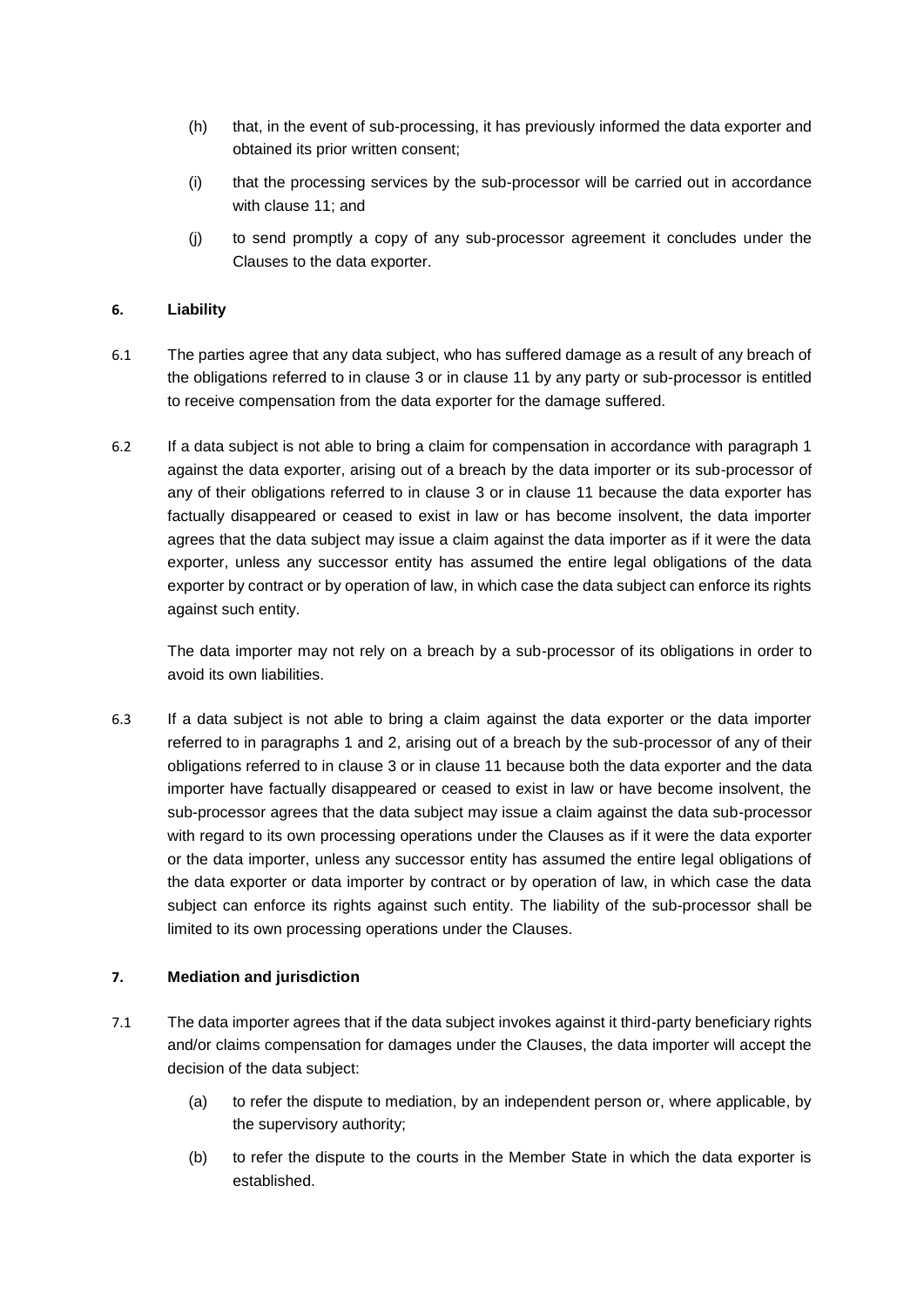7.2 The parties agree that the choice made by the data subject will not prejudice its substantive or procedural rights to seek remedies in accordance with other provisions of national or international law.

## **8. Cooperation with supervisory authorities**

- 8.1 The data exporter agrees to deposit a copy of this contract with the supervisory authority if it so requests or if such deposit is required under the applicable data protection law.
- <span id="page-12-0"></span>8.2 The parties agree that the supervisory authority has the right to conduct an audit of the data importer, and of any sub-processor, which has the same scope and is subject to the same conditions as would apply to an audit of the data exporter under the applicable data protection law.
- <span id="page-12-2"></span>8.3 The data importer shall promptly inform the data exporter about the existence of legislation applicable to it or any sub-processor preventing the conduct of an audit of the data importer, or any sub-processor, pursuant to paragraph 2. In such a case the data exporter shall be entitled to take the measures foreseen in clause [5\(b\).](#page-10-3)

# <span id="page-12-1"></span>**9. Governing Law**

The Clauses shall be governed by the law of the Member State in which the data exporter is established, namely ....................................................................................

### **10. Variation of the contract**

The parties undertake not to vary or modify the Clauses. This does not preclude the parties from adding clauses on business related issues where required as long as they do not contradict the Clauses.

### <span id="page-12-3"></span>**11. Sub-processing**

- 11.1 The data importer shall not subcontract any of its processing operations performed on behalf of the data exporter under the Clauses without the prior written consent of the data exporter. Where the data importer subcontracts its obligations under the Clauses, with the consent of the data exporter, it shall do so only by way of a written agreement with the sub-processor which imposes the same obligations on the sub-processor as are imposed on the data importer under the Clauses. Where the sub-processor fails to fulfil its data protection obligations under such written agreement the data importer shall remain fully liable to the data exporter for the performance of the sub-processor's obligations under such agreement.
- 11.2 The prior written contract between the data importer and the sub-processor shall also provide for a third-party beneficiary clause as laid down in clause [3](#page-8-0) for cases where the data subject is not able to bring the claim for compensation referred to in paragraph 1 of clause [6](#page-11-4) against the data exporter or the data importer because they have factually disappeared or have ceased to exist in law or have become insolvent and no successor entity has assumed the entire legal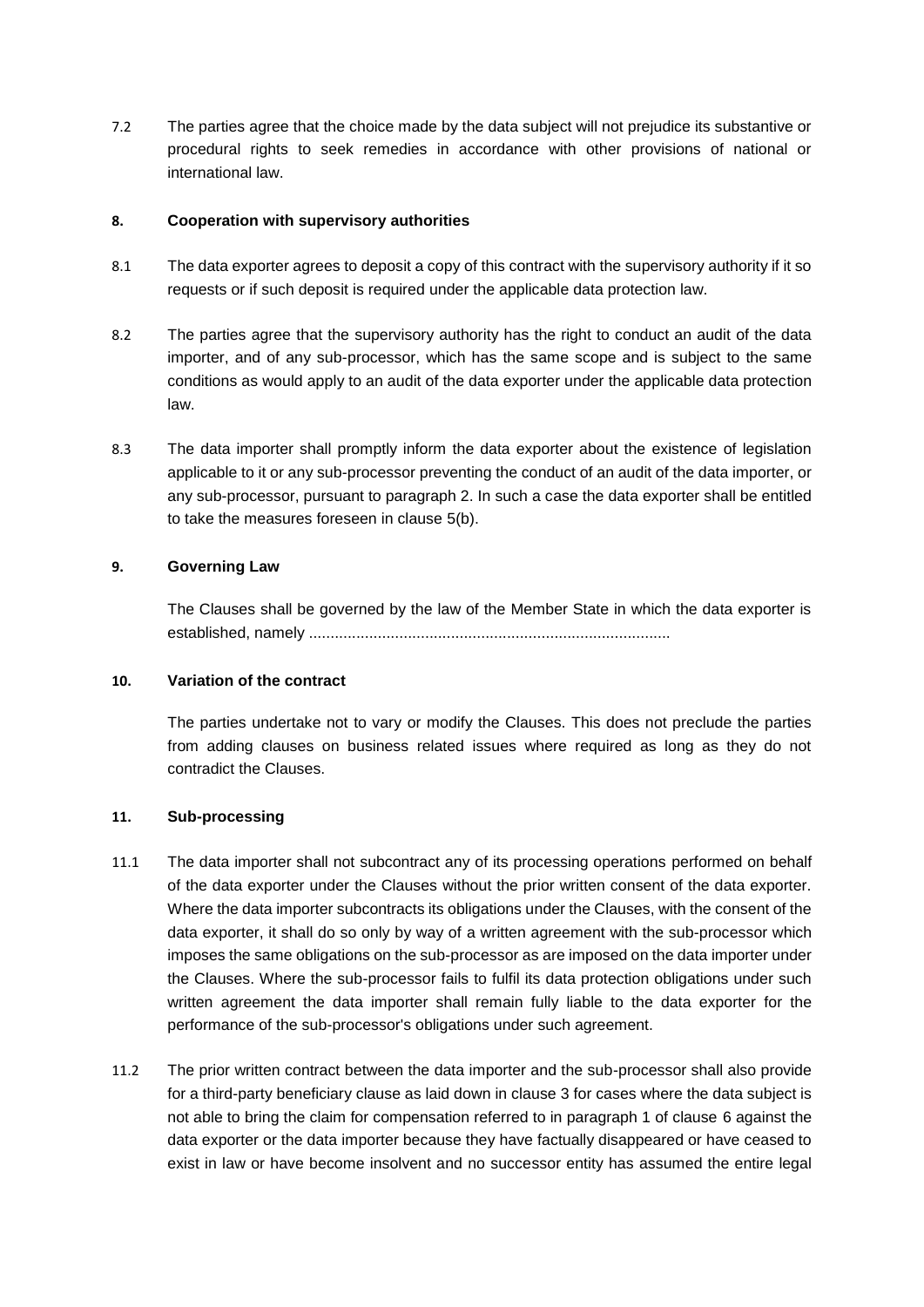obligations of the data exporter or data importer by contract or by operation of law. Such thirdparty liability of the sub-processor shall be limited to its own processing operations under the Clauses.

- 11.3 The provisions relating to data protection aspects for sub-processing of the contract referred to in paragraph 1 shall be governed by the law of the Member State in which the data exporter is established, namely ...........................................
- 11.4 The data exporter shall keep a list of sub-processing agreements concluded under the Clauses and notified by the data importer pursuant to clause [5\(j\),](#page-11-0) which shall be updated at least once a year. The list shall be available to the data exporter's data protection supervisory authority.

# <span id="page-13-0"></span>**12. Obligation after the termination of personal data processing services**

- 12.1 The parties agree that on the termination of the provision of data-processing services, the data importer and the sub-processor shall, at the choice of the data exporter, return all the personal data transferred and the copies thereof to the data exporter or shall destroy all the personal data and certify to the data exporter that it has done so, unless legislation imposed upon the data importer prevents it from returning or destroying all or part of the personal data transferred. In that case, the data importer warrants that it will guarantee the confidentiality of the personal data transferred and will not actively process the personal data transferred anymore.
- 12.2 The data importer and the sub-processor warrant that upon request of the data exporter and/or of the supervisory authority, it will submit its data-processing facilities for an audit of the measures referred to in paragraph 1.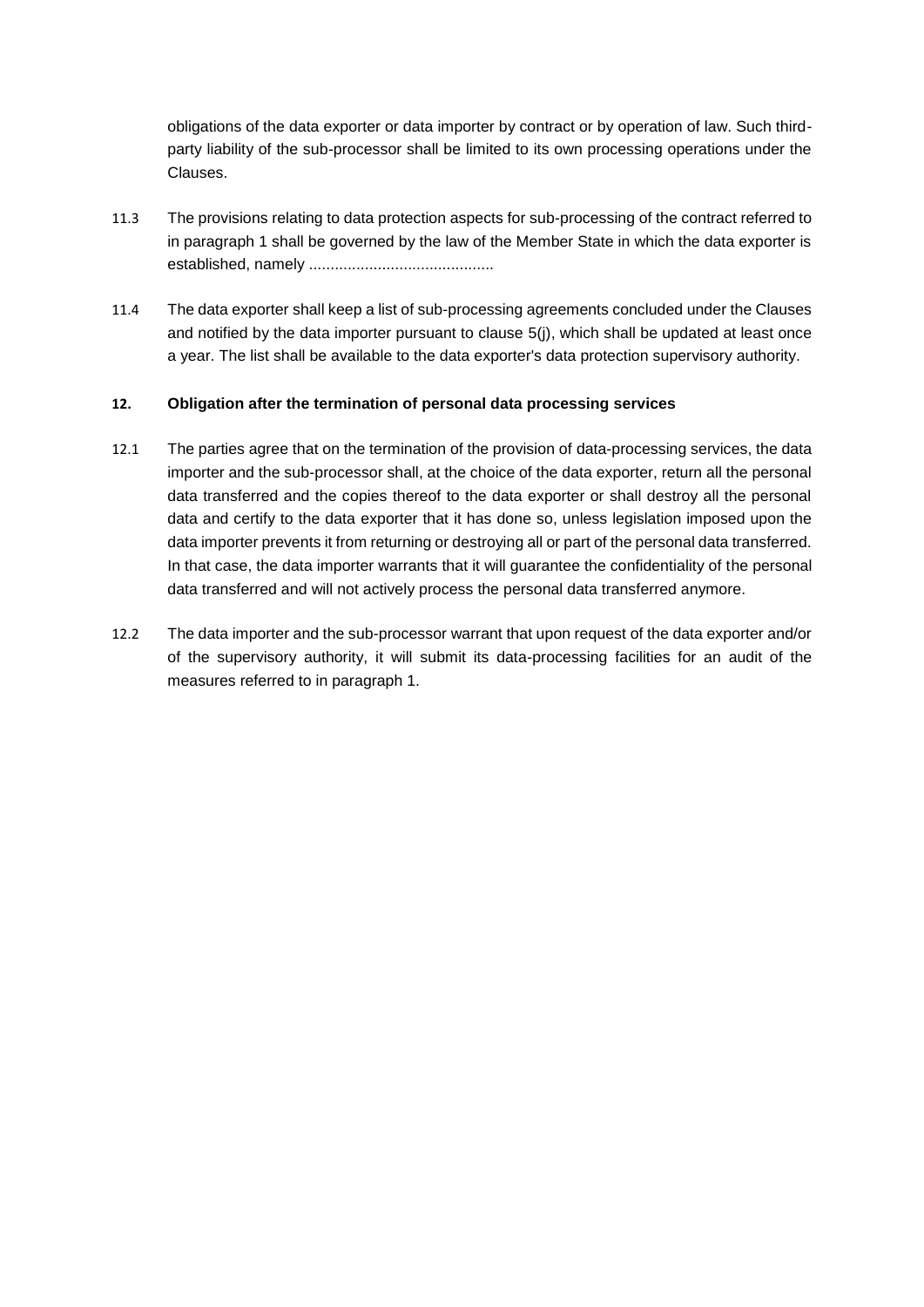On behalf of the data exporter:

| Name (written out in full):                                                      |  |
|----------------------------------------------------------------------------------|--|
| Position:                                                                        |  |
| Address:                                                                         |  |
| Other information necessary in order for the<br>contract to be binding (if any): |  |
| Signature                                                                        |  |

(Stamp of organisation)

| On behalf of the data importer: |  |  |
|---------------------------------|--|--|
|---------------------------------|--|--|

| Name (written out in full):                                                      |  |
|----------------------------------------------------------------------------------|--|
| Position:                                                                        |  |
| Address:                                                                         |  |
| Other information necessary in order for the<br>contract to be binding (if any): |  |
| Signature                                                                        |  |

(Stamp of organisation)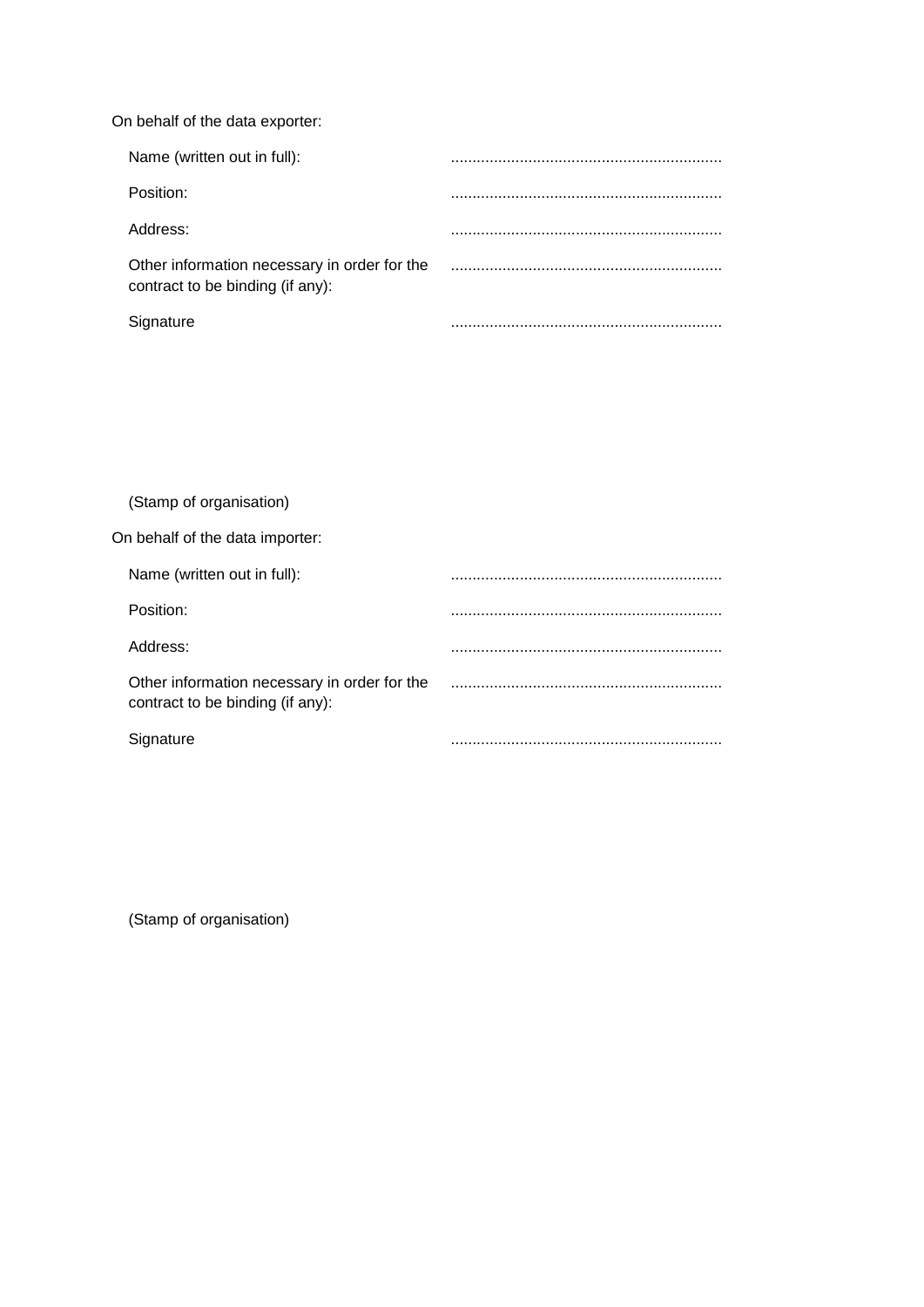#### **Annex A.**

<span id="page-15-0"></span>to the Standard Contractual Clauses

This Annex forms part of the Clauses and must be completed and signed by the parties.

The Member States may complete or specify, according to their national procedures, any additional necessary information to be contained in this [Annex A.](#page-15-0)

| Data exporter                                                                                                     |                      |
|-------------------------------------------------------------------------------------------------------------------|----------------------|
| The data exporter is (please specify briefly<br>your activities relevant to the transfer):                        |                      |
| Data importer                                                                                                     |                      |
| The data importer is (please specify briefly<br>your activities relevant to the transfer):                        |                      |
| Data subjects                                                                                                     |                      |
| The personal data transferred concern the<br>following categories of data subjects (please<br>specify)            |                      |
| Categories of data                                                                                                |                      |
| The personal data transferred concern the<br>following categories of data (please specify)                        |                      |
| Special categories of data (if appropriate)                                                                       |                      |
| The personal data transferred concern the<br>following special categories of data (please<br>specify)             |                      |
| Processing operations                                                                                             |                      |
| The personal data transferred will be subject<br>to the following basic processing activities<br>(please specify) |                      |
| <b>DATA EXPORTER</b>                                                                                              | <b>DATA IMPORTER</b> |
|                                                                                                                   |                      |
| Authorised signature:                                                                                             |                      |